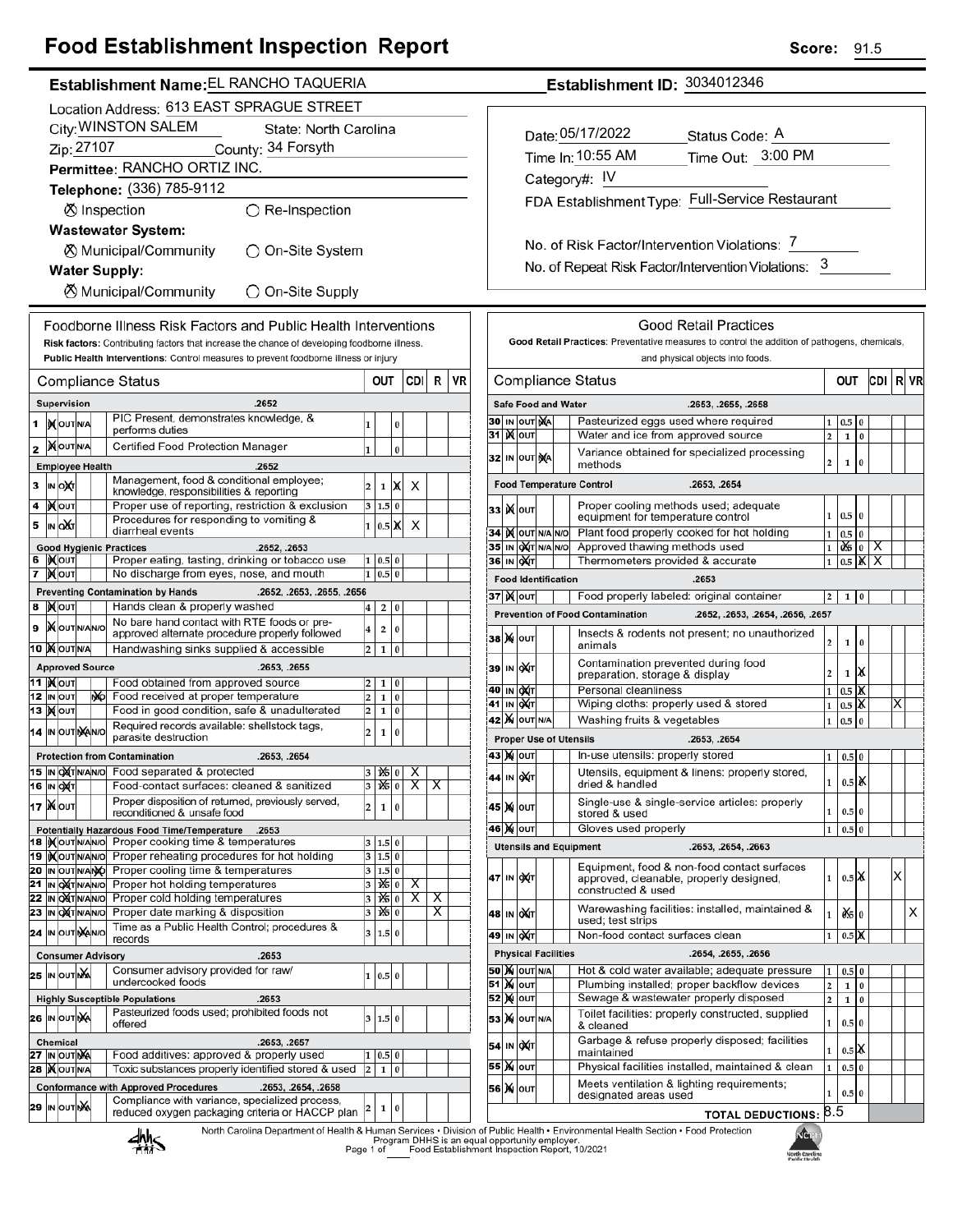# Comment Addendum to Food Establishment Inspection Report

| Establishment Name: EL RANCHO TAQUERIA                                                                                                                      | Establishment  |                                      |
|-------------------------------------------------------------------------------------------------------------------------------------------------------------|----------------|--------------------------------------|
| Location Address: 613 EAST SPRAGUE STREET                                                                                                                   | $X$ Inspection |                                      |
| City: WINSTON SALEM                                                                                                                                         | State:NC       | Comment Addend                       |
| County: 34 Forsyth                                                                                                                                          | Zip: 27107     | Water sample take                    |
| Wastewater System: X Municipal/Community   On-Site System<br>Water Supply:<br>$\boxed{\mathbf{x}}$ Municipal/Community $\boxed{\phantom{a}}$ On-Site System |                | Email 1:jortiz927                    |
| Permittee: RANCHO ORTIZ INC.                                                                                                                                |                | Email 2:                             |
| $T_{\rm eff}$ = $\sim$ $\sim$ (226) 705 0449                                                                                                                |                | $\Gamma$ $\sim$ $\sim$ $\sim$ $\sim$ |

Establishment ID: 3034012346

| X Inspection □ Re-Inspection Date: 05/17/2022           |                |
|---------------------------------------------------------|----------------|
| Comment Addendum Attached? X                            | Status Code: A |
| Vater sample taken? $\Box$ Yes $\Box$ No Category #: IV |                |
| Email 1:jortiz927@gmail.com                             |                |

Email 3:

| Telephone: (336) 785-9112 |  |  |  |
|---------------------------|--|--|--|
|---------------------------|--|--|--|

### **Temperature Observations**

| Effective January 1, 2019 Cold Holding is now 41 degrees or less |                         |             |                 |                         |                     |          |      |  |
|------------------------------------------------------------------|-------------------------|-------------|-----------------|-------------------------|---------------------|----------|------|--|
| Item<br>rice                                                     | Location<br>hot holding | Temp<br>126 | Item<br>chicken | Location<br>reheated to | Temp<br>Item<br>180 | Location | Temp |  |
| rice                                                             | reheated to             | 186         | cheese dip      | steam unit              | 130                 |          |      |  |
| chicken                                                          | hot holding             | 148         | cheese dip      | reheated to             | 180                 |          |      |  |
| beans                                                            | hot holding             | 128         | chicken         | reach-in                | 48                  |          |      |  |
| beans                                                            | reheated to             | 180         | steak           | reach-in                | 48                  |          |      |  |
| intestines                                                       | hot holding             | 138         | vegetables      | reach-in                | 44                  |          |      |  |
| barbacoa                                                         | hot holding             | 168         | cooked chicken  | walk-in                 | 41                  |          |      |  |
| tongue                                                           | hot holding             | 150         | steak           | walk-in                 | 41                  |          |      |  |
| pastor                                                           | cooked                  | 178         | raw chicken     | walk-in                 | 41                  |          |      |  |
| tomatoes                                                         | prep unit               | 41          | wash water      | 3-comp                  | 108                 |          |      |  |
| lettuce                                                          | prep unit               | 41          | wash water      | increased to            | 110                 |          |      |  |
| pico                                                             | prep unit               | 41          | sanitizer (ppm) | 3-comp                  | 50                  |          |      |  |
| ham                                                              | prep unit               | 41          | ServSafe        | Jose Ortiz (9/9/2026)   | 0                   |          |      |  |
| bacon                                                            | prep unit               | 45          | seafood mix     | steam unit              | 140                 |          |      |  |
| chicken                                                          | prep unit               | 41          |                 |                         |                     |          |      |  |
| shrimp                                                           | cooked                  | 198         |                 |                         |                     |          |      |  |
| octupus                                                          | cooked                  | 198         |                 |                         |                     |          |      |  |
| steak                                                            | inside oven             | 140         |                 |                         |                     |          |      |  |
| steak & vegetables inside oven                                   |                         | 140         |                 |                         |                     |          |      |  |
| chicken                                                          | inside oven             | 130         |                 |                         |                     |          |      |  |
|                                                                  |                         |             |                 |                         |                     |          |      |  |

| Person in Charge (Print & Sign): Jose       | First                                  | Ortiz | Last |         |  |  |  |  |
|---------------------------------------------|----------------------------------------|-------|------|---------|--|--|--|--|
|                                             | First                                  |       | Last |         |  |  |  |  |
| Regulatory Authority (Print & Sign): Ashley |                                        | Mize  |      | alistra |  |  |  |  |
| REHS ID: 2663 - Mize, Ashley                | Verification Required Date: 05/20/2022 |       |      |         |  |  |  |  |
| REHS Contact Phone Number (336) 830-0717    |                                        |       |      |         |  |  |  |  |

North Carolina Department of Health & Human Services

 $\frac{dh}{dh}$ 

(336) 830-0717 Page 1 of



● Food Protection Program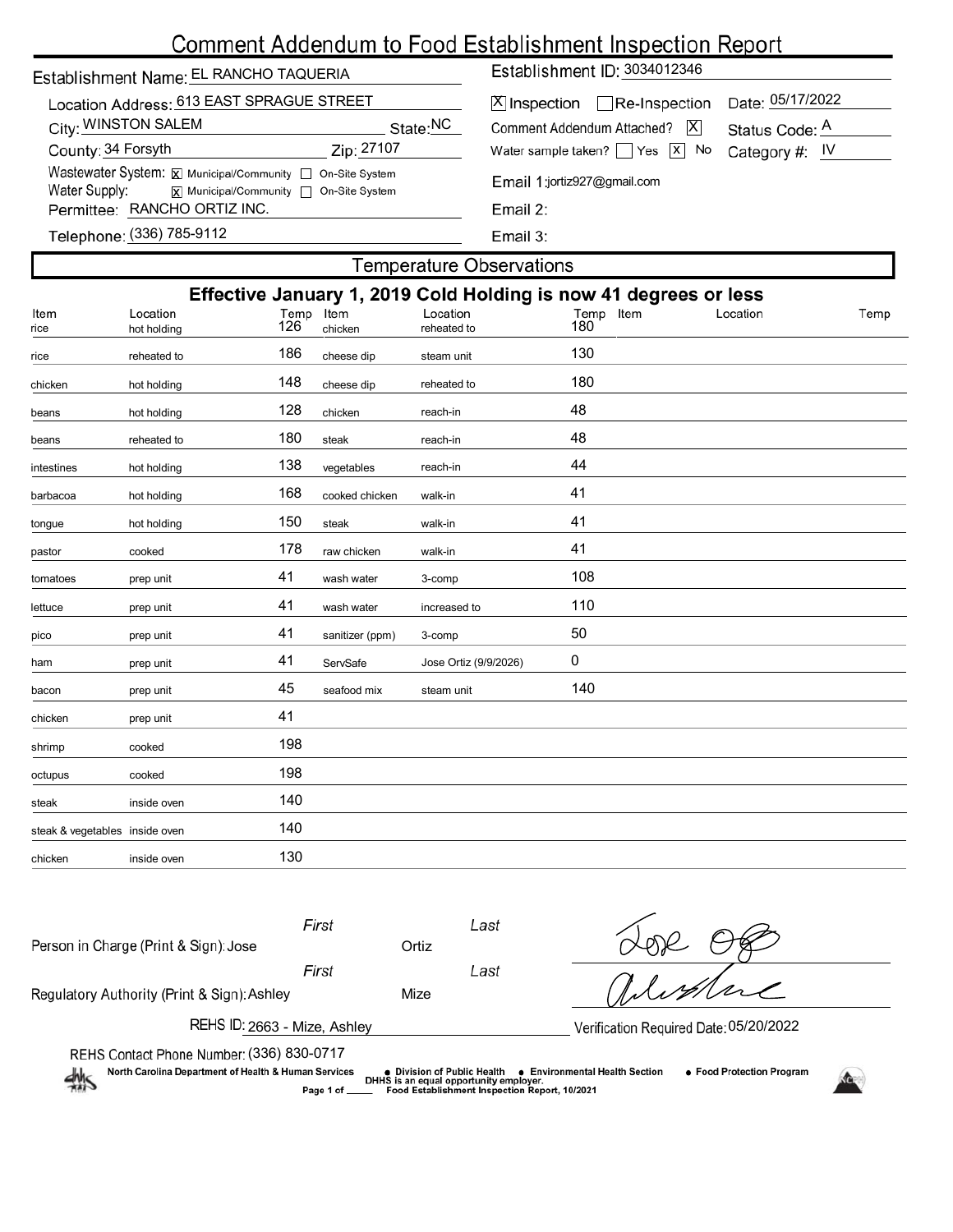#### **Establishment Name:** EL RANCHO TAQUERIA **Establishment ID:** 3034012346

**Date:** 05/17/2022 **Time In:** 10:55 AM **Time Out:** 3:00 PM

#### **Observations and Corrective Actions**

Violations cited in this report must be corrected within the time frames below, or as stated in sections 8-405.11 of the food code.

- 3 2-201.11 (A), B), (C), and (E) Responsibility of Permit Holder, Person in Charge and Conditional Employees (P). New employee health policy was not provided at time of inspection. Ensure new employee health policy is provided and employees are made aware of updates. CDI-emailed to management.
- 5 2-501.11 Clean-up of Vomiting and Diarrheal Event (Pf). Vomiting and diarrheal procedures not provided at time of inspection. Ensure procedures/supplies are provided at all times and employees are made aware of procedures. CDI-emailed to management.
- 15 3-304.15 (A) Gloves, Use Limitation (P), 3-302.11 Packaged and Unpackaged Food -Separation, Packaging, and Segregation (P) Employee handled raw shrimp and octopus and then proceeded to grab rice out of the microwave without changing gloves or washing hands. Discard gloves after a task is complete or any time they are damaged or soiled. Food shall be protected from cross contamination by separation during storage, preparation, holding, and display. CDI-education with employee, employee changed gloves and washed hands.
- 16 4-501.114 Manual and Mechanical Warewashing Equipment, Chemical Sanitization Temperature, pH, Concentration and Hardness (7-204.11) (P). Bleach being used for 3-comp sanitizer and sanitizer throughout facility is not to be used for food contact surfaces, can only be used for laundry and bathroom cleaning. A chemical sanitizer used in a sanitizing solution for a manual or mechanical operation at contact times specified under 4-703.11(c) shall meet the criteria specified under 7-204.11. Sanitizers shall be used in accordance with the label use instructions. CDI-discontinued use of bleach being used, new bleach purchased. Will check bleach product when I come back for the verification visit. 4-602.11 Equipment Food-Contact Surfaces and Utensils -Frequency (P). Utensils on prep line and cook line are not being cleaned at a frequency of every 4 hours or less. Clean the equipment and utensils used with TCS foods as required to avoid contamination (every 4 hours or less). CDI-education with management.
- 21 3-501.16 (A) (1) Time / Temperature Control for Safety Food, Hot and Cold Holding (P) Rice, beans, cheese dip and chicken were being held too cool (126F, 128F, & 130F). All foods being held hot shall be held at 135F or above. CDI-foods reheated to 180F+.
- 22 3-501.16 (A) (2) and (B) Time / Temperature Control for Safety Food, Hot and Cold Holding (P). Bacon in prep unit, chicken, steak and vegetables in tall reach-in were too warm (44-48F). All food being held cold shall be held at 41F or below. Tall reach-in was not functioning properly, management called maintenance out and reach-in unit was fixed during inspection. Improvement from last inspection. CDI-foods discarded or moved to walk-in freezer.
- 23 3-501.17 Ready-To-Eat Time / Temperature Control for Safety Food, Date Marking (Pf) Ham and ham wrapped hot dogs were not date marked in the prep unit. All potentially hazardous foods, ready to eat foods, held for more than 24 hours must be date marked with day or prep or day of discard for a maximum of 7 days with day 1 being day of prep. Continue to work on date marked with potentially hazardous foods with freezing and thawing dates, improvement from last inspection. CDI-education with management, foods properly date marked.
- 35 3-501.13 Thawing (Pf). Raw beef being thawed in prep sink at a temperature of 100F with no running water. Potentially hazardous food shall be thawed at a water temperature of 70F or below, under refrigeration, as part of the cooking process, or in a microwave oven and immediately transferred to cooking equipment. CDI-education with management.
- 36 4-203.11 Temperature Measuring Devices, Food Accuracy (Pf) One food thermometer was not functioning properly but one was working properly. Food thermometers shall be accurate to +/- 2 degrees Fahrenheit. CDI-food thermometer placed in office to be fixed.
- 39 3-305.11 Food Storage Preventing Contamination from the Premises (C). Multiple containers of food were not covered. Ensure containers of food are covered when not in continuous use.
- 40 2-402.11 Effectiveness -Hair Restraints (C). At beginning of inspection two employees were seen with no hair restraints on. Effective hair restraints shall be worn at all times in food prep areas. CDI-hair restraints put on. 2-303.11 Prohibition - Jewelry (C)Jewelry being worn on wrists. Jewelry shall not be worn on wrists or fingers except for a plain smooth band.
- 41 3-304.14 Wiping Cloths, Use Limitations (C). A few wet and soiled wiping cloths being stored on prep tables & cutting boards. Wiping cloths shall either be stored in buckets of sanitizer or dry and not visibly soiled.
- 44 4-901.11 Equipment and Utensils, Air-Drying Required (C). Multiple dishes and cups were stacked together still wet. Ensure